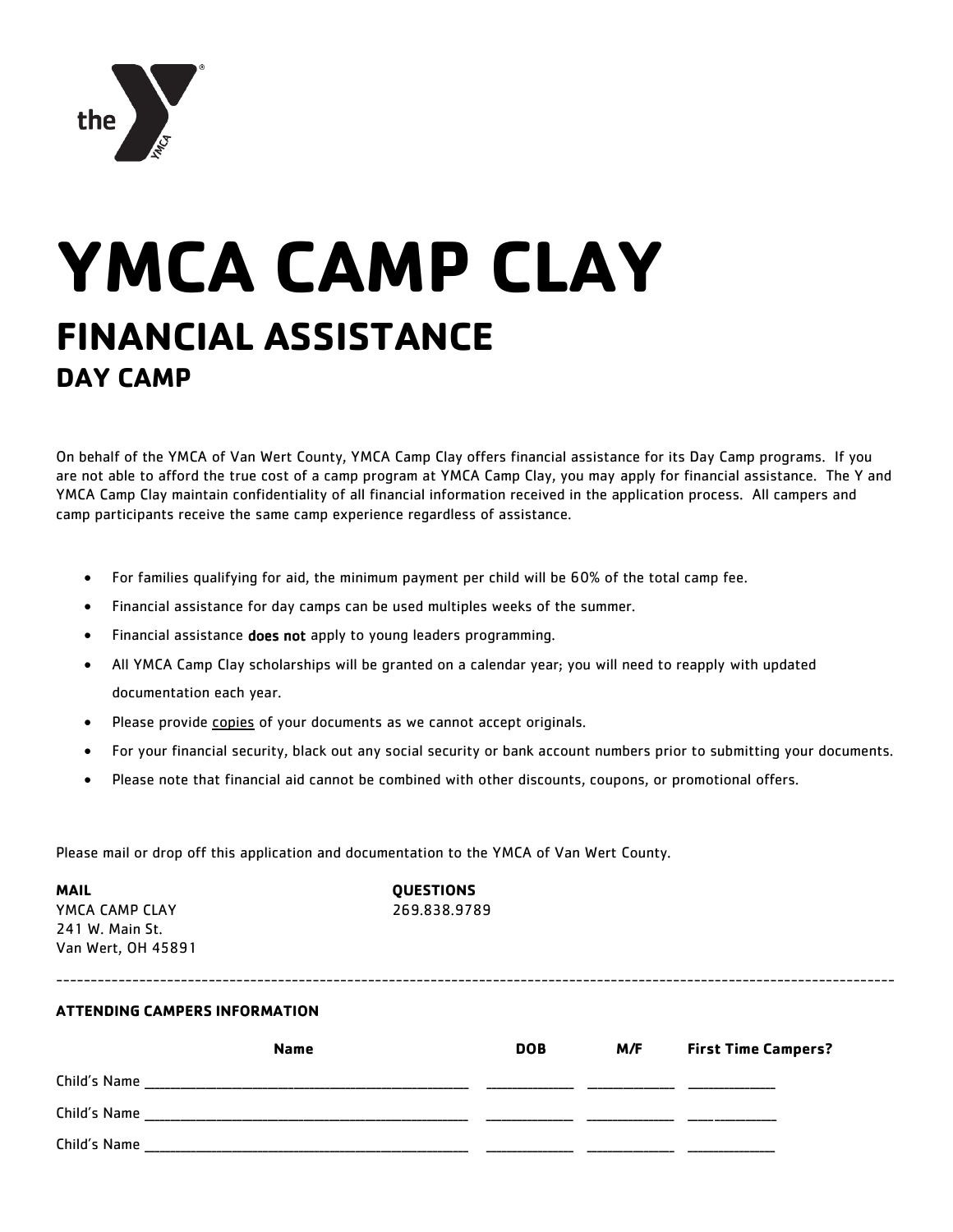

| <b>OFFICE USE ONLY</b> |                                  |
|------------------------|----------------------------------|
| Receive Date           | % Member Will Pay \$<br>Discount |
| Approval Date          | Membership Type                  |
| Method of Payment      | New Application<br>Renewal       |

## **WELCOME ALL FINANCIAL ASSISTANCE**

Please fill out this application completely. Please print clearly. All information is confidential.

| <b>APPLICANT INFORMATION</b>                                                     |                                                                                                                                         |
|----------------------------------------------------------------------------------|-----------------------------------------------------------------------------------------------------------------------------------------|
|                                                                                  |                                                                                                                                         |
|                                                                                  |                                                                                                                                         |
|                                                                                  |                                                                                                                                         |
|                                                                                  |                                                                                                                                         |
|                                                                                  |                                                                                                                                         |
|                                                                                  |                                                                                                                                         |
| <b>EMPLOYMENT</b>                                                                |                                                                                                                                         |
|                                                                                  | <b>MEMBERSHIP TYPE</b>                                                                                                                  |
| Employment Status ___ Full Time ___ Part Time ___ Unemployed                     |                                                                                                                                         |
|                                                                                  | ____________ Adult                                                                                                                      |
| Retired Disabled                                                                 | Household                                                                                                                               |
| Hourly Wage __________________________________ Spouse's ________________________ |                                                                                                                                         |
|                                                                                  | Day Camp Financial Aid                                                                                                                  |
| Gross Annual Income ________________ Spouse's __________________________________ |                                                                                                                                         |
|                                                                                  |                                                                                                                                         |
|                                                                                  |                                                                                                                                         |
|                                                                                  |                                                                                                                                         |
| ALL PERSONS LIVING IN HOUSEHOLD                                                  |                                                                                                                                         |
|                                                                                  | Marital Status ________________ Do you share expenses __________________ Total number of people in household __________________________ |
|                                                                                  | Relationship __________________                                                                                                         |
|                                                                                  | Relationship __________________                                                                                                         |
|                                                                                  | Relationship __________________                                                                                                         |
|                                                                                  |                                                                                                                                         |
|                                                                                  |                                                                                                                                         |
|                                                                                  |                                                                                                                                         |